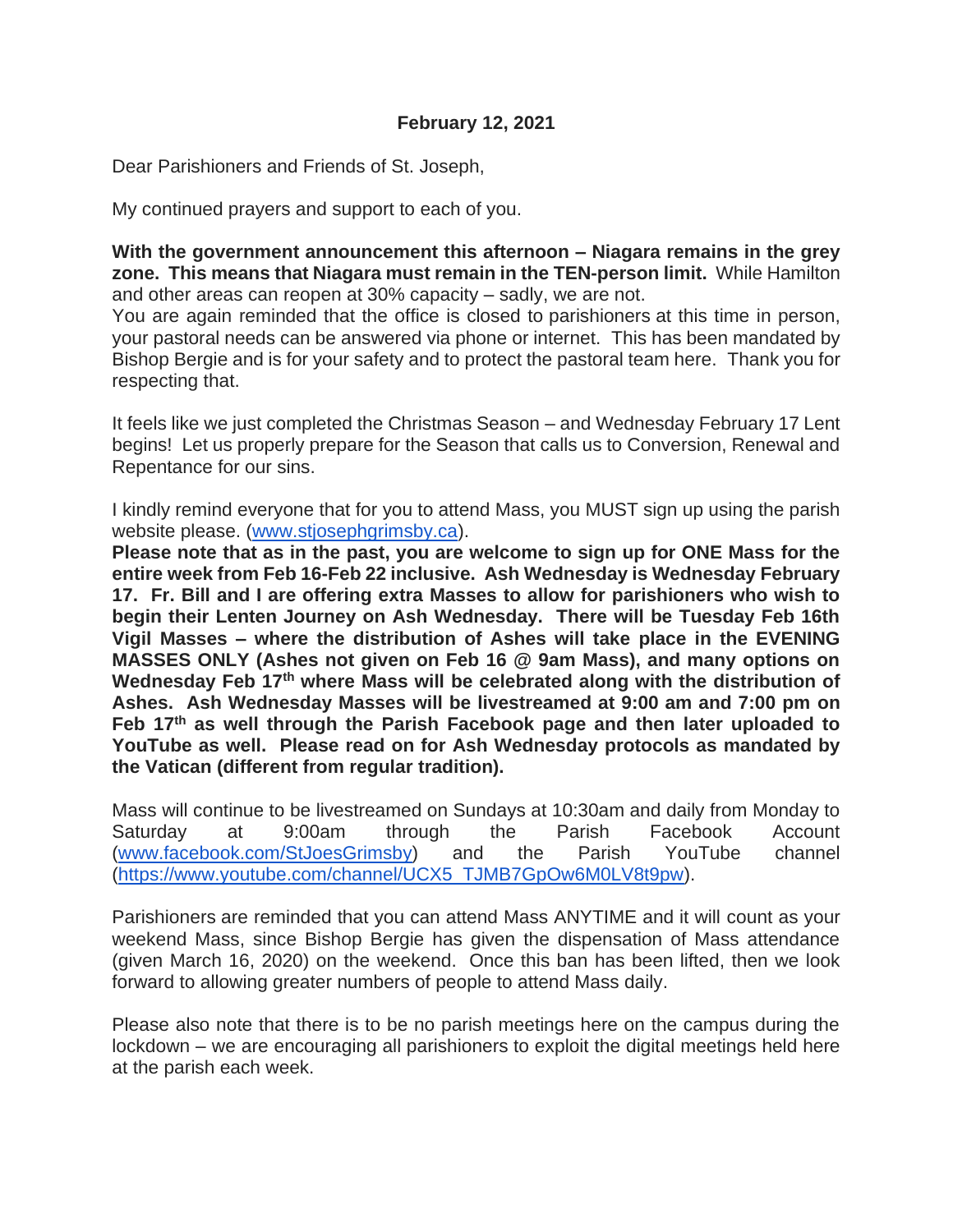#### **Important updates:**

### 1. **ASH WEDNESAY PROTOCOLS**

Once again, Ash Wednesday will take place on Wednesday Feb 17. The Vatican has mandated that the distribution of Ashes this year will look differently than in the past. This is of course to limit person touch and contact. Here is the link as to the instructions from the Vatican - [https://www.vaticannews.va/en/vatican-city/news/2021-01/ash](https://www.vaticannews.va/en/vatican-city/news/2021-01/ash-wednesday-coronavirus-note-distribution-ashes.html)[wednesday-coronavirus-note-distribution-ashes.html](https://www.vaticannews.va/en/vatican-city/news/2021-01/ash-wednesday-coronavirus-note-distribution-ashes.html)

**This means that there will not be ashes placed on the forehead of the individual**. The priest will say "REPENT AND BELIEVE IN THE GOSPEL" once from the altar – to which everyone in the Church will say "AMEN" – then the priest will mask himself, walk to the bottom of the stairs and **sprinkle the ashes on the top of the head, in silence to each of the nine people who have signed up for Mass.** 

**There are NO exceptions for this. If you are uncomfortable with this process, you are kindly asked to remain in your pews. Ashes will not be distributed to anyone outside of the given Mass times (no exceptions). Ashes will not be given to parishioners to bring to other family members / parishioners / neighbours etc.** 

As mentioned previously, Vigil Masses will be offered in anticipation of Ash Wednesday this year only due to the continued restriction of numbers (limit of ten people). This will be for this year only.

**Schedule for Mass and distribution of Ashes Tuesday Feb 16 6:00pm / 7:00pm / 8:00pm**

**Wednesday Feb 17**

**9:00am / 10:00am / 11:00am / 12:00pm / 1:00pm / 5:00pm / 6:00pm / 7:00pm / 8:00pm**

**The Feb 17 @ 9:00am and 7:00pm Masses will be livestreamed on the parish Facebook page.** 

**Parishioners must register online for attendance at Mass – as you have in the past. I thank you for helping with the process of contact tracing and record keeping. We look forward to the time in which we can refrain from having to participate in this lengthy process. It is important for now to participate in all health protocols.**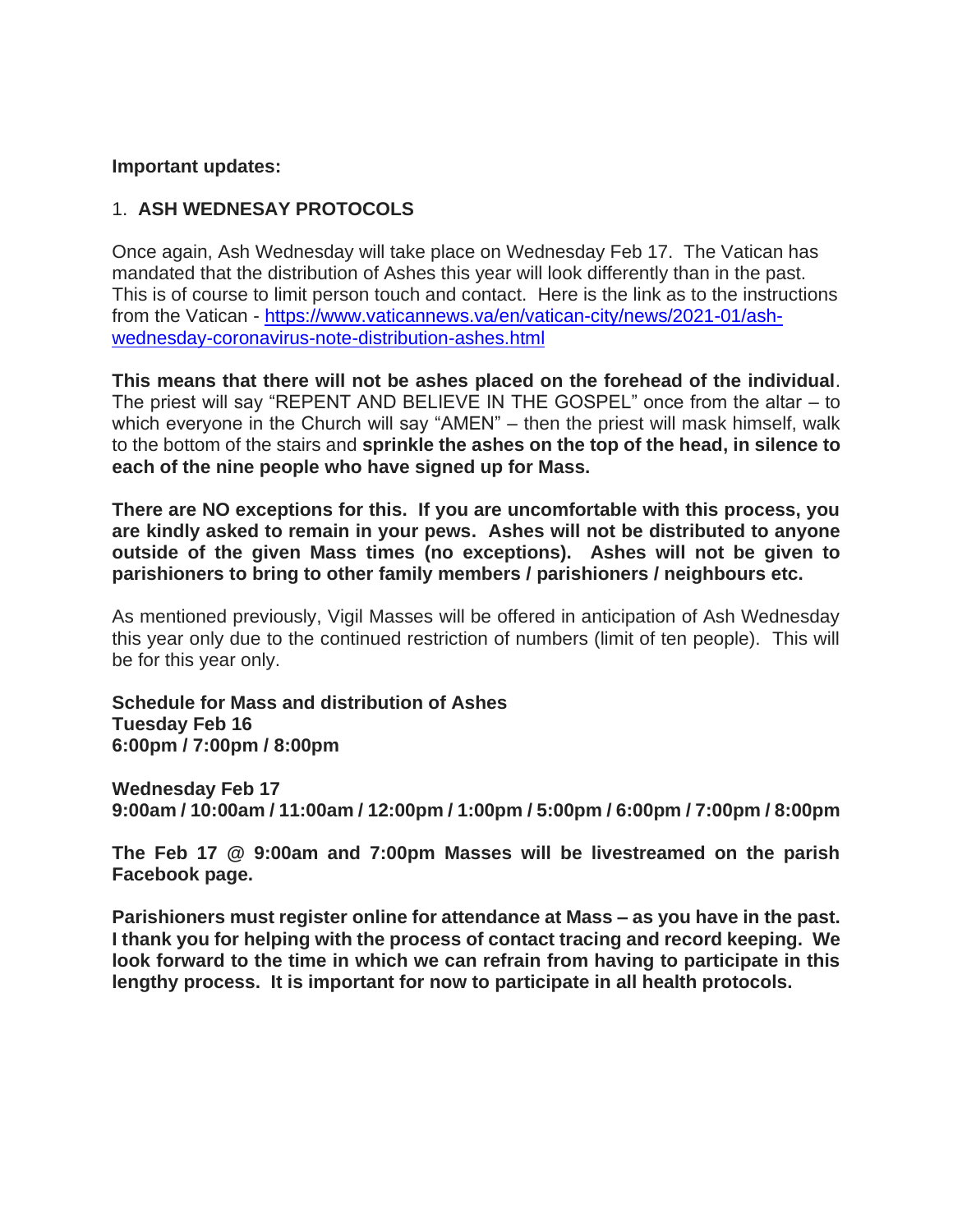1. If you have not already signed up for the parish Lenten 2021 Conversion Program – METANOIA – please do so. Again, I am asking all parishioners of St. Joseph to make this the primary focus of your Lenten 2021 Journey of Conversion with Christ.

Once again, the way I am structuring this program is as such, I am encouraging all parishioners to watch ONE video a week and to take the weekly topic into your prayer life, analyzing your current relationship with God and how it can deepen and grow. This will take us through the entire season of Lent, and then a few weeks into the Easter Season. I am encouraging you to watch ONE episode weekly and allow the Lord to touch your heart in a profound way. You may wish to watch this series as a family, couple or as an individual.

Each parishioner will then have the opportunity to reflect alone, perhaps by journaling or just reflecting all week. Others may wish to watch my focus and reflection questions that I will offer each week. For those who wish to participate or observe a group think, I will be holding 3 livestream sessions each week to allow for dialogue, discussion and asking of questions. These live sessions will take place through the parish Facebook page [\(www.facebook.com/StJoesGrimsby\)](http://www.facebook.com/StJoesGrimsby) and will take place at the following time slots to accommodate your schedule. **Watch the movie 30 minutes before these three live sessions and use them to assist you to grow spiritually.**

### **Mondays @ 12:30pm / Thursdays @ 7:30pm / Saturdays @ 11:30am**

(Note – they will all be uploaded to the Parish YouTube channel for those who do not use the Facebook platform). Again, kindly watch the videos BEFORE these sessions – we will not be watching them together on Facebook (in case of internet crash, slow connection etc.).

**The first live session begins this week – Monday Feb 15, Thursday Feb 18, and Saturday Feb 20.** 

**To register, you enroll on [www.wildgoose.tv](http://www.wildgoose.tv/) and register with an email address. You do not need to call the parish office, nor email us to enroll you. Please do so yourself.**

I will offer reflection questions, take comments and feelings from those who wish to leave comments in the chat etc. for those who may find it helpful.

As a means of participating as a community – since we cannot have a Lenten Mission as we normally would, I am encouraging parishioners to watch the videos just before one of the live sessions, and then to log in (for those who wish) and receive the reflection questions and/or participate in the dialogue.

Feel free to use any or all the sessions to assist you on your Journey through Metanoia.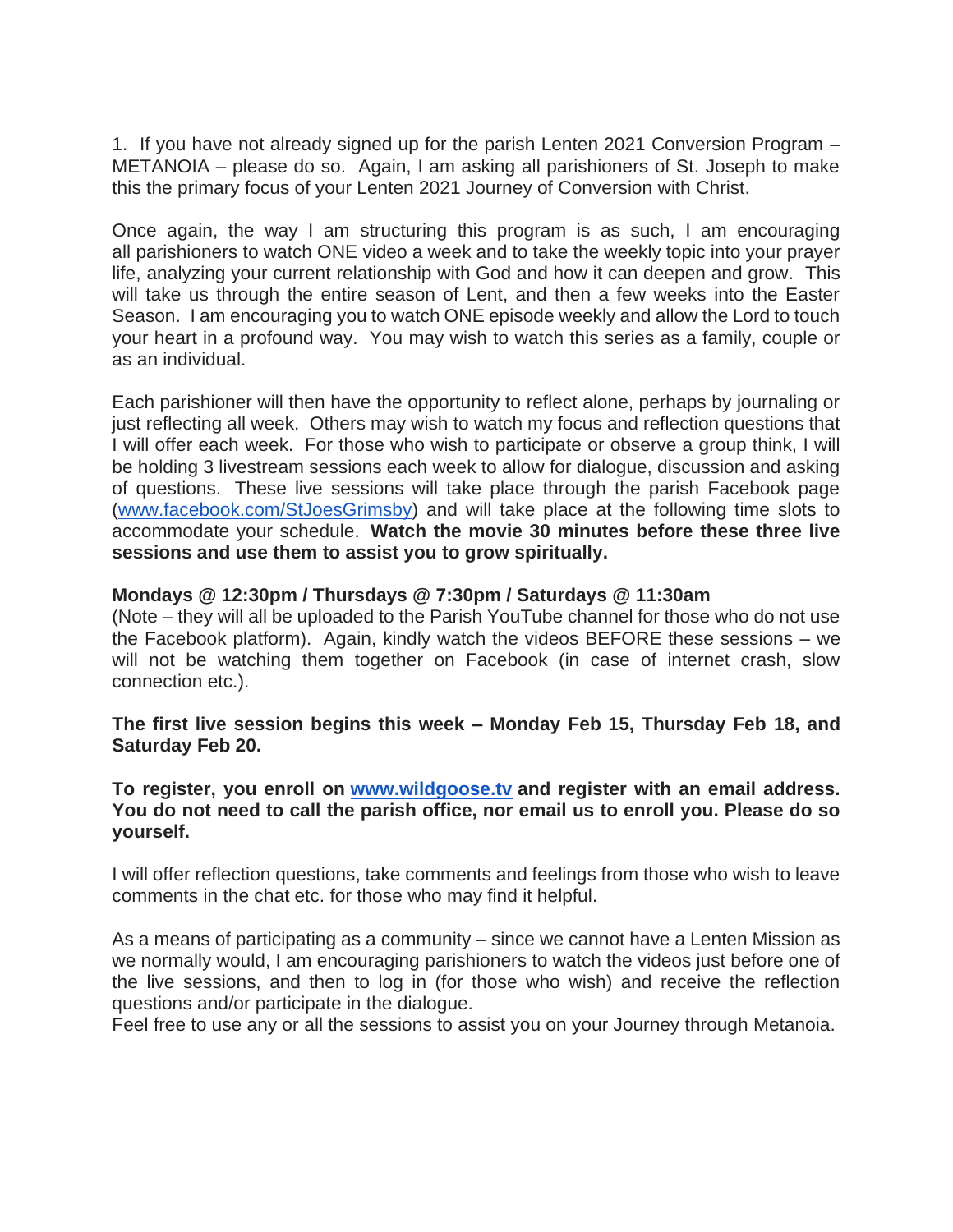For those who wish to watch on their own outside of these times, of course you may do so. Feel free to watch back the Reflection sessions to assist you in your Journey with the Lord as well.

<https://www.youtube.com/watch?v=4WAhYLVtiAM>

I am extremely excited about this opportunity of spiritual growth – join me in our journey to METANOIA – true inner conversion!

2. We are reminded of the year long responsibilities of abstaining from meat and for fasting. I have included the canons in Church Law to remind each of us of this important aspect of our faith:

**Can.1251** Abstinence from meat, or from some other food as determined by the Episcopal Conference, is to be observed on all Fridays, unless a solemnity should fall on a Friday. Abstinence and fasting are to be observed on Ash Wednesday and Good Friday.

**Can.1252** The law of abstinence binds those who have completed their fourteenth year. The law of fasting binds those who have attained their majority (age  $18 - C.97$ ), until the beginning of their sixtieth year. Pastors of souls and parents are to ensure that even those who by reason of their age are not bound by the law of fasting and abstinence, are taught the true meaning of penance.

The law of abstinence forbids the use of meat, but not of eggs, the products of milk or condiments made of animal fat.

3. Please note that Fridays there will be a 7:00pm Mass throughout the Lenten Season.

# 4. **Stations of the Cross will not be celebrated in the Church – they will be prayed via livestream on the parish Facebook page – until the Niagara Region has moved from the Grey Zone. Stations of the Cross will be prayed next Friday Feb 19 @ 6:30pm.**

5. Find attached the Lenten letter from Bishop Bergie to the people of the Diocese.

## **OTHER IMPORTANT UPDATES**

6. Alpha Youth, part of our LifeTeen ministry, has just started. All 13–19-year-olds are invited to join whether you are brand new to the idea of a faith life or if you have been a strong catholic your whole life. Our next session is on February 22nd and runs every 2 weeks on Mondays from 3:15-4:30. Register to receive the zoom link and you can register by going to the Youth Ministry page on the parish website.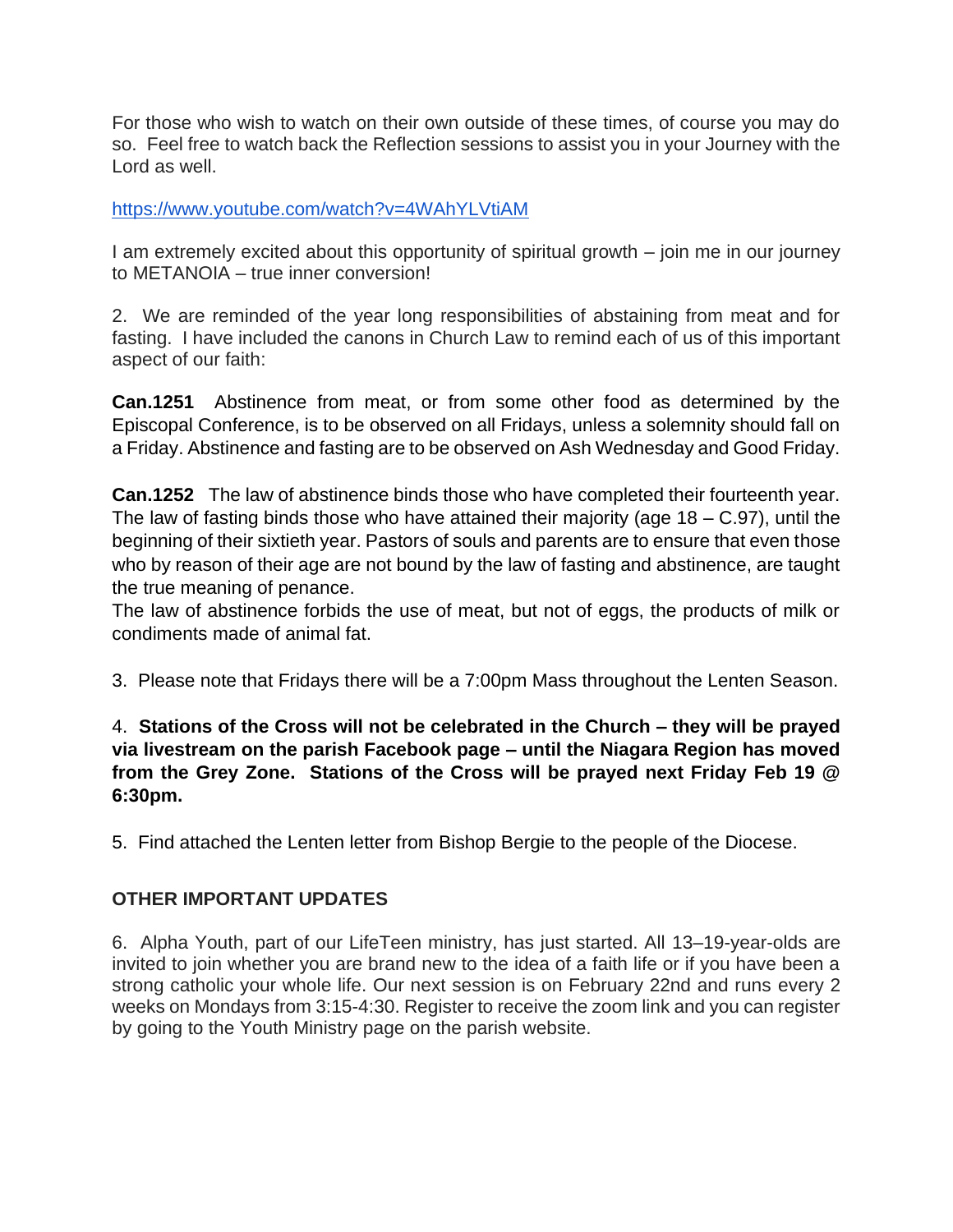7. Our middle school youth ministry is finally ready to begin! Any youth in grades 6-8 are invited to join us in developing their faith further with a group of friends. We will be hosting a parent information session on Zoom at 7pm on **Tuesday February 23rd with** Parents and Participants invited to attend together in an interactive night. Then, the program will officially launch on **Monday March 1st** from 4-:530pm and meeting every 2 weeks to fill in the weeks we do not have the senior youth ministry program. Again, registration for both events is through the website.

8. **The St. Joseph Parish Catholic Women's League will be hosting a pizza sale fundraiser to support their local work in the many charities throughout Grimsby and to assist us in reaching our \$120,000 goal to pay for the new HVAC system**. In accordance with COVID guidelines, curbside pick at the church will be available as well as home delivery if you like. Pizzas are 11 inches from Uncle Dad's Pizza (a Grimsby Market vendor in Summer 2020). **You can purchase 4 pizzas for \$30**. There are choices of 4 bundles of pizzas. **Orders must be received by Saturday March 6th and** may be placed by email sirc.grimsby@cogeco.net or phone to the parish office 905-945-2661. There are order forms in the foyer of the church and available through the parish website and social media accounts. Feel free to take orders from family, friends, and neighbours too. The pizza is delicious and will go to a great cause! Thank you in advance.

9. The Lift Jesus Higher Rally will take place on Saturday February 27. See the website for details on how to register - <https://www.ljhr.ca/>

10. Please pray for all our pilgrims (myself included) who have taken Jody Robertson, our Evangelization Minister's suggestion to begin the St. Francis Way pilgrimage – which began on February 1<sup>st</sup>. What a great way to prepare for Lent as we walk in the footsteps of the humble saint from Assisi.

11. I pray that parents of your young people are taking advance of the parish Children's Liturgy & Little Spirits digital program. Check out the parish website or the parish YouTube channel for the links to videos to enhance faith at home.

12. Please continue to pray for those who are participating in our 2<sup>nd</sup> ALPHA series led by Jody Robertson – Evangelization Minister.

13. Please continue to remember the parish regarding financial giving. We rely on your weekly contributions to sustain and build the kingdom of God in our parish. You can drop your offerings off in the boxes following Mass this weekend, drop it off in the outside mailbox, bring it to the parish office all week, or through the etransfer option – [myparishgift@gmail.com.](mailto:myparishgift@gmail.com) Thank you in advance to those families who continue to sustain our parish through their contributions.

14. Please continue to support our campaign for the new Heating and Air Conditioning units here at St. Joseph. **This project will cost the parish \$120,000** and your generosity is required to meet these costs. Thank you to those who have already stepped up and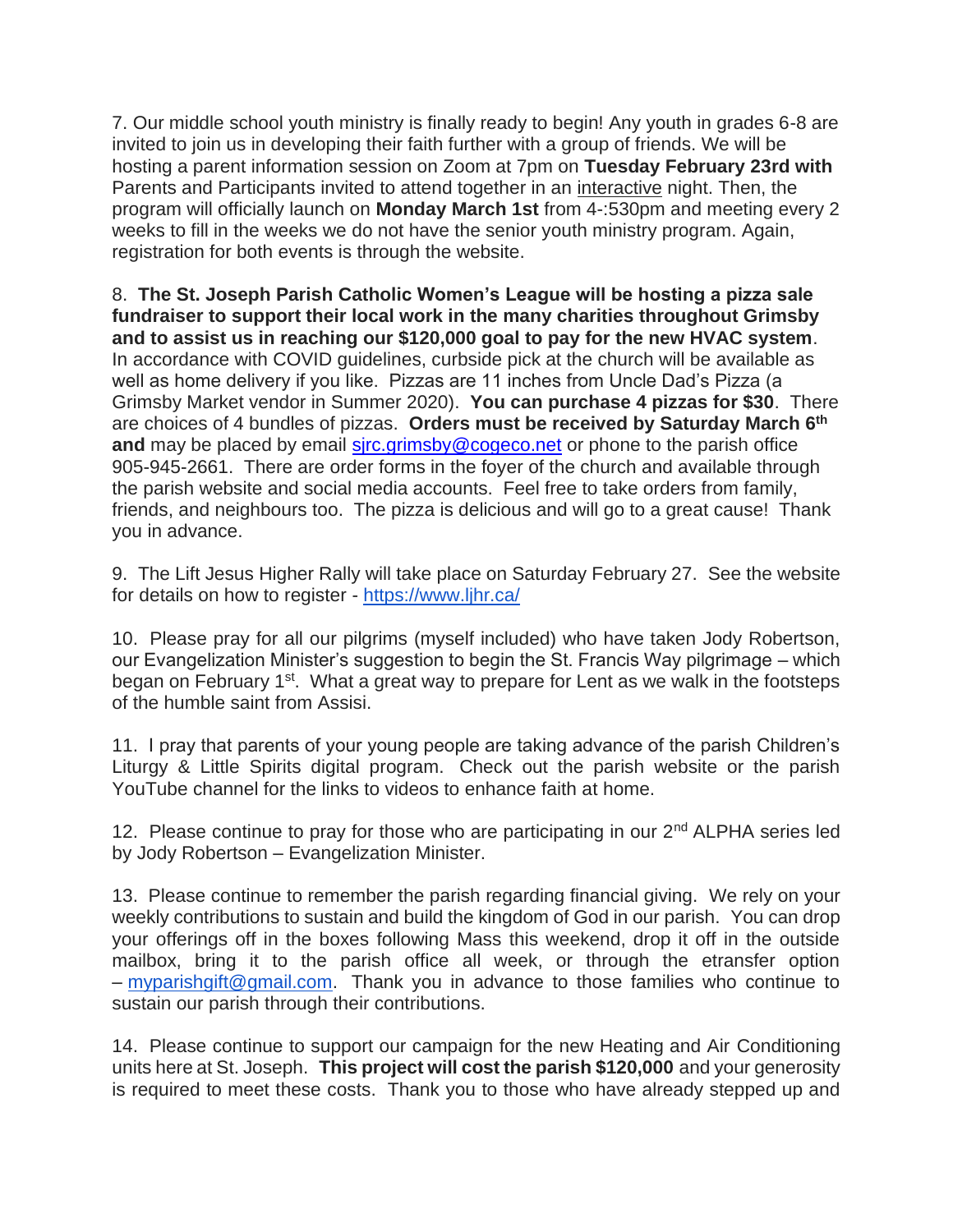made donations – to date, we have **currently raised \$36,470 towards the total**. I am asking all parishioners to contribute significantly to this project since we all expect a warm church in the winter and cool church in the summer months. The old units, original to this church building, lasted us 25 years – and for those of us who are homeowners, we know that we certainly 'soaked' every ounce of life out of them. As you make your contribution, please write **"HEATING / AIR"** on the front of your envelope or in the memo line of an etransfer [\(myparishgift@gmail.com\)](mailto:myparishgift@gmail.com) and those funds will be counted towards your tax receipt for the end of the year. Special envelopes will be available to pick up for this project next weekend. Thank you in advance for your assistance.

15. 2021 envelopes are available for pickup in the foyer of the Church. Please pick up your envelopes for the new year which begins the end of November.

16. 2020 tax receipts are now available for pickup in the foyer of the Church. Thank you for your generosity in supporting the parish this past year.

17. Confessions continue to be heard every Saturday at 3:00pm in the St. Nicholas Room.

18. The parish website continues to help so many – visit [www.stjosephgrimsby.ca](http://www.stjosephgrimsby.ca/) – and our social media accounts to help enhance your faith. Also please continue to look at the parish YouTube channel for daily updates.

Facebook - <https://www.facebook.com/StJoesGrimsby/> Instagram - <https://www.instagram.com/stjoesgrimsby/> Twitter - <https://twitter.com/stjoesgrimsby>

The parish YouTube channel once again is - [https://www.youtube.com/channel/UCX5\\_TJMB7GpOw6M0LV8t9pw](https://www.youtube.com/channel/UCX5_TJMB7GpOw6M0LV8t9pw)

19. The parish Bible Study – God Talk - continues with its **next session on Tuesday February 16 at 7:00pm**. We will be studying the Book of Zechariah Chapters 5- 12. Click on the link below and join as you are encouraged to deepen your relationship with God and the study of the scriptures. If you need help setting this up – contact the parish office.

Fr-Rico Passero is inviting you to a scheduled Zoom meeting.

Topic: Fr. Rico Passero God Talk Meeting Time: This is a recurring meeting Meet anytime

Join Zoom Meeting [https://us02web.zoom.us/j/82763215683?pwd=TnFENVhveEF5VktKem1NMDVMdldzQ](https://us02web.zoom.us/j/82763215683?pwd=TnFENVhveEF5VktKem1NMDVMdldzQT09) [T09](https://us02web.zoom.us/j/82763215683?pwd=TnFENVhveEF5VktKem1NMDVMdldzQT09)